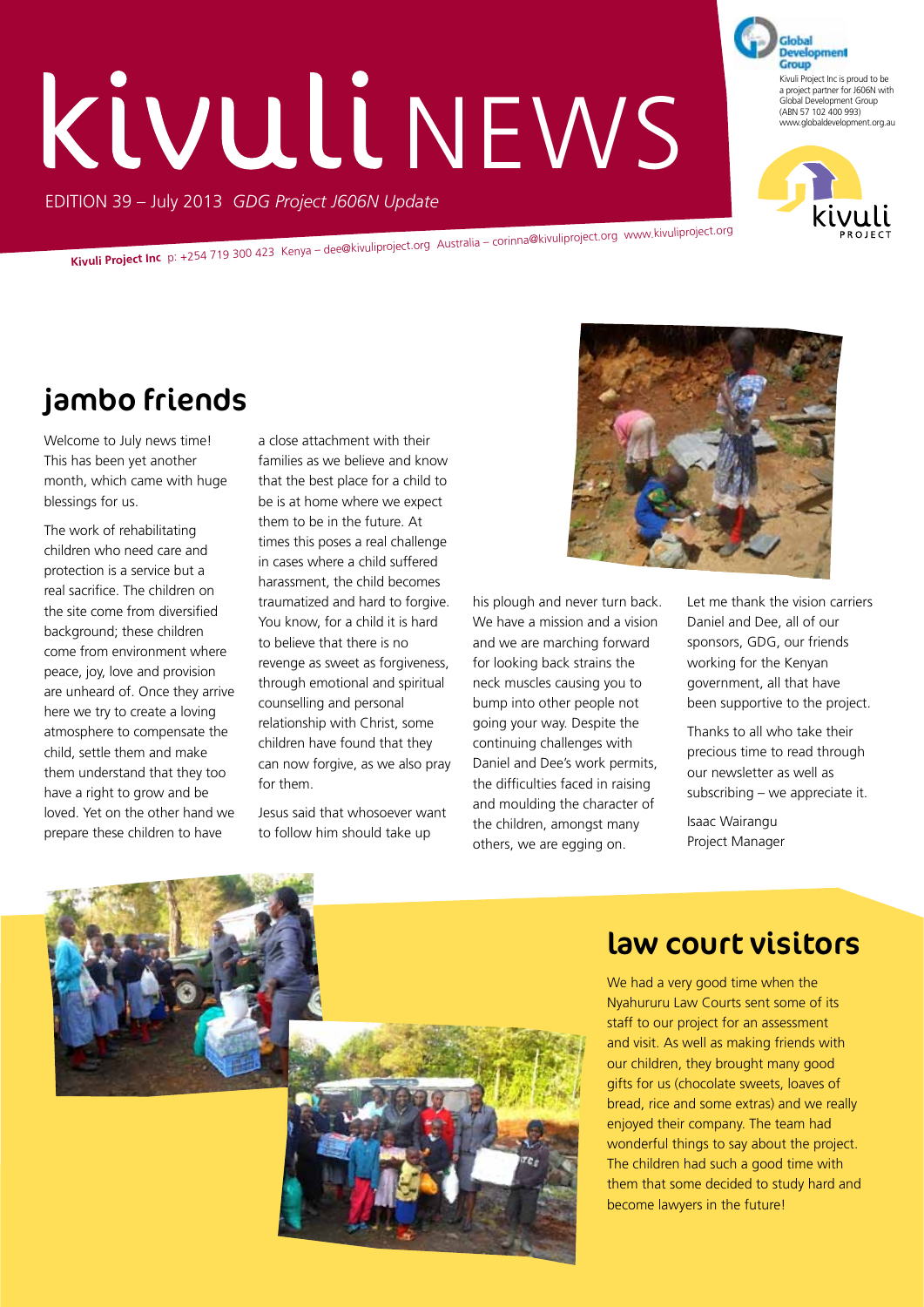## shamba (farm) update

The time to harvest finally came and this time we had plenty of potatoes, some peas and beans. The maize is doing well and we are preparing to plant more potatoes, cabbages, spinach, squash and kale. The drainage preparation is over and the digging has started. We have started to place bags over the sunflowers to catch the seeds.

We have stocked much fodder for the cows as we still wait for ours to grow from the shamba. We are getting enough milk

from the cows for domestic use and for the sale, this month we were able to deliver over 300 litres of milk.

Our chickens are the main source of our protein here with their continual production of eggs. We have attracted most of the customers from the local community – they really flock to our home to buy eggs.

I must not forget to thank all of those who called on the bees last month – they have come in large number!



#### cottages

Thanks to Almighty God for enabling us to complete one house cottage! We have already started the next house and God has been so faithful in the provision of funding. We now have enough funding to build three cottages. Each cottage costs \$15,000 to build and we hope to build five or six on our farm. Each cottage houses eight children and one house mother and is lit up using solar lighting.

The children are very excited. To me I can see that most of them will be more settled in these family homes, and it is our hope that those who still wet the bed (due to stigma and trauma) might actually stop for the cottage itself looks nice and peaceful. Daniel and Dee took their precious time to train our local fundis (builders) how to construct these houses, which has attracted many people who think that their future house should take this pattern.

# sponsored training courses

Do you remember a few months back that we sponsored a needy student to pursue a computer course? Well we are pleased to let you know he passed his examination so well and graduated this month. Please join us in praying that this extra qualification will enable him to get a job.

We also have five young men from the neediest families who are pursuing a driving course. They could be doing their final examinations by early August. These courses are invaluable for these young adults as many have not been educated

through high school, or even completed primary school. These qualifications put them in better positions to obtain jobs and build their futures.

Thanks to all who have lovingly sponsored them, we know that giving is proof that you have conquered greed. God bless the work of your hands. We still have several more sponsorships to provide to local unemployed and uneducated young adults in the coming months, thanks in large to those who purchased these through the Kivuli gift catalogue.